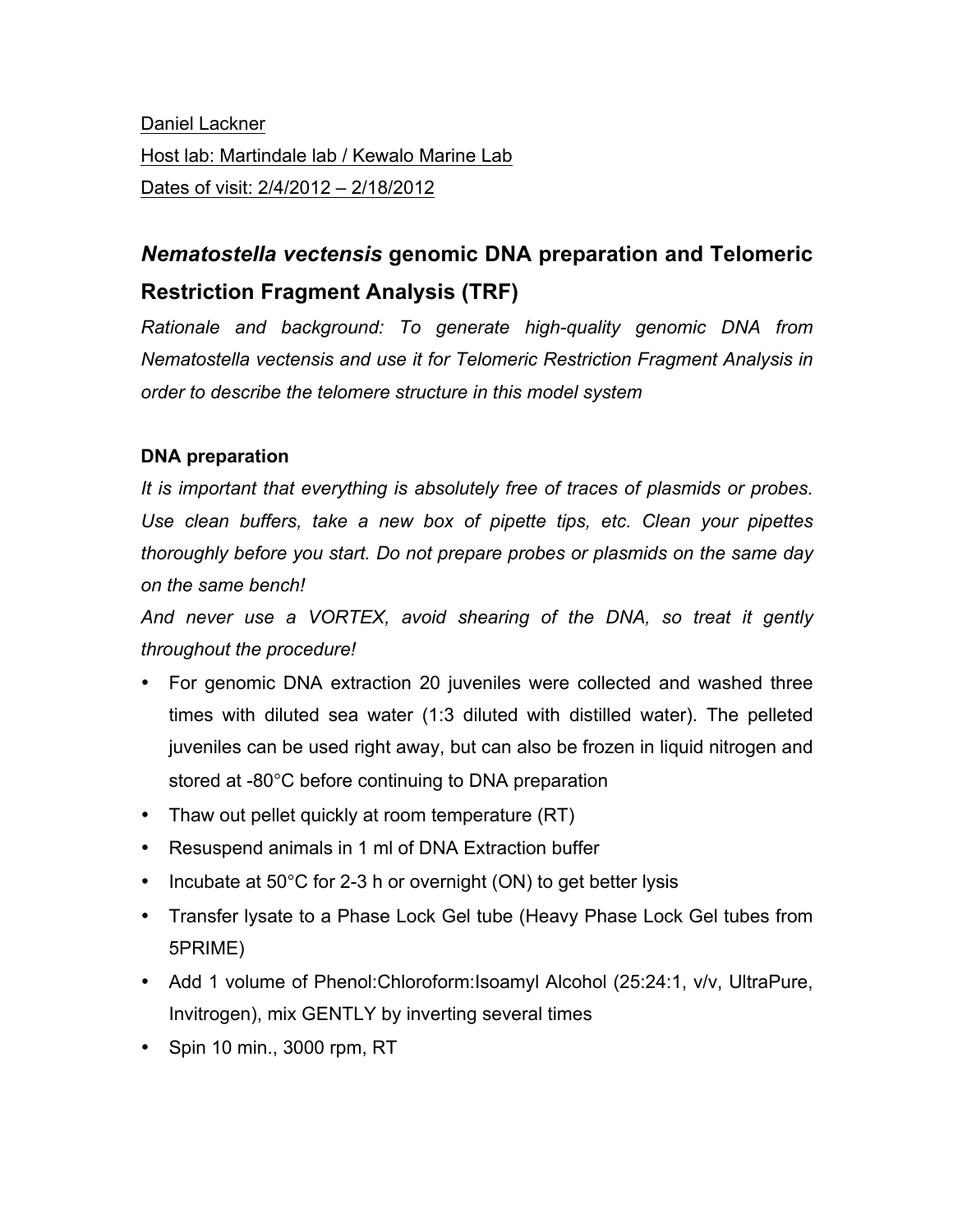- Transfer water-phase to a 15 ml tube containing 1 volume of Iso-propanol and 0.1 volume of 2M NaAc pH 5.5
- Mix by inverting several times
- Spin max. speed, 1 hour, 4°C
- Resuspend pellet in 0.3 ml TNE+100 µg/ml RNase A (DNase free)
- Incubate for 30 min at 37°C
- GENTLY resuspend using a 1 ml tip with its end cut off
- Incubate 1-2 h at 37°C
- Add 0.3 ml TENS/protK mix
- Incubate 1 hr at 37°C
- Transfer sample to a 2 ml phase lock tube
- Add 0.6 ml Phenol:Chloroform:Isoamyl Alcohol, mix well by inverting
- Spin max. speed, 10 min, RT
- Transfer upper phase to a new 1.5 ml tube with 600  $\mu$ l Iso-propanol + 66  $\mu$ l 2M NaAc
- Mix by inverting
- Spin max. speed, 1 hour, 4°C
- Wash with 70% EtOH
- Resuspend in 50-100 µl of 10 mM Tris (pH 7.4) (depending on the amount of DNA)
- Incubate 30 min at 37°C, resuspend with a 100 ul tip with its end cut off
- Incubate ON at 4°C until DNA is dissolved. It will be VERY viscous.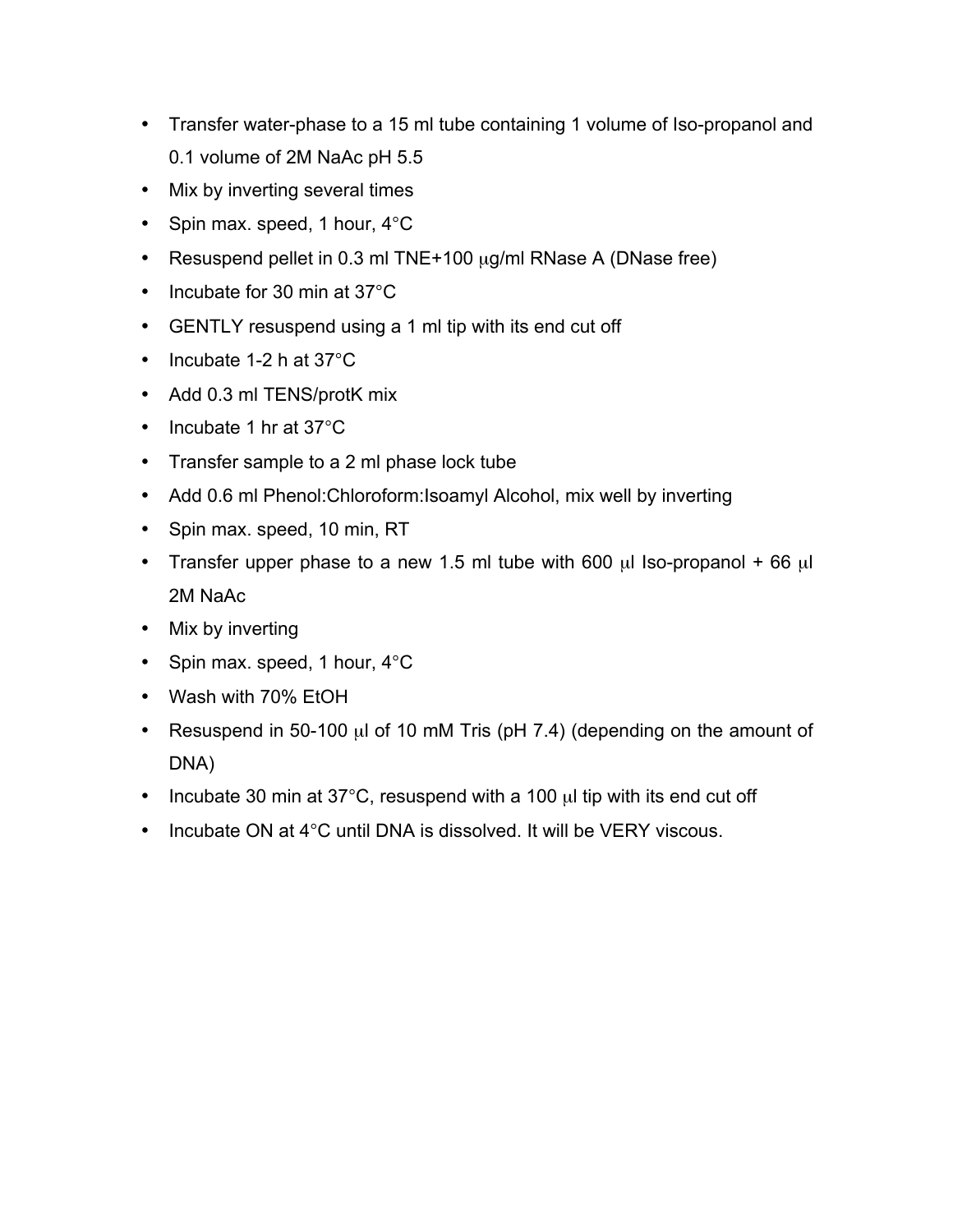# **Restriction digest of DNA**

Frequently cutting enzymes are used to digest the bulk of genomic DNA, but not the telomeric repeats. It is hard to measure the actual concentration of genomic DNA at this point, so the amount used depends on the pellet size obtained during DNA preparation.

| <b>DNA</b>                      | $25-50 \mu$ |
|---------------------------------|-------------|
| 10x NEB buffer 4                | $10 \mu$    |
| Mbol                            | $10 \mu$    |
| Alul                            | $5 \mu$     |
| <b>RNAse A</b>                  | $0.1 \mu$   |
| Add $H_2O$ to a total of 100 µl |             |

• Digest ON at 37°C.

## **Measuring DNA concentration with Hoechst fluorimetry**

- Dilute Hoechst 33256 to 1  $\mu$ g/ml in filter-sterilized TNE
- Place 2 ml in cuvette and press <ZERO>
- Add 2 ml of reference DNA solution (e.g. 100 ng/ml)
- Press <CALIB> and enter concentration of reference DNA solution, press <ENTER>
- Remove sample with suction
- Replace with 2m fresh solution and zero again
- Add 2  $\mu$  of DNA and mix
- Measure DNA concentration for each sample in duplicate or triplicate

# **Gel-electrophoresis of digested DNA**

- Prepare a large agarose gel  $(0.7%)$  in 0.5xTBE; add ethidium bromide  $(1 \mu I)$ per 100 ml)
- Load 1-3 µg of digested DNA per lane with Orange G gel loading buffer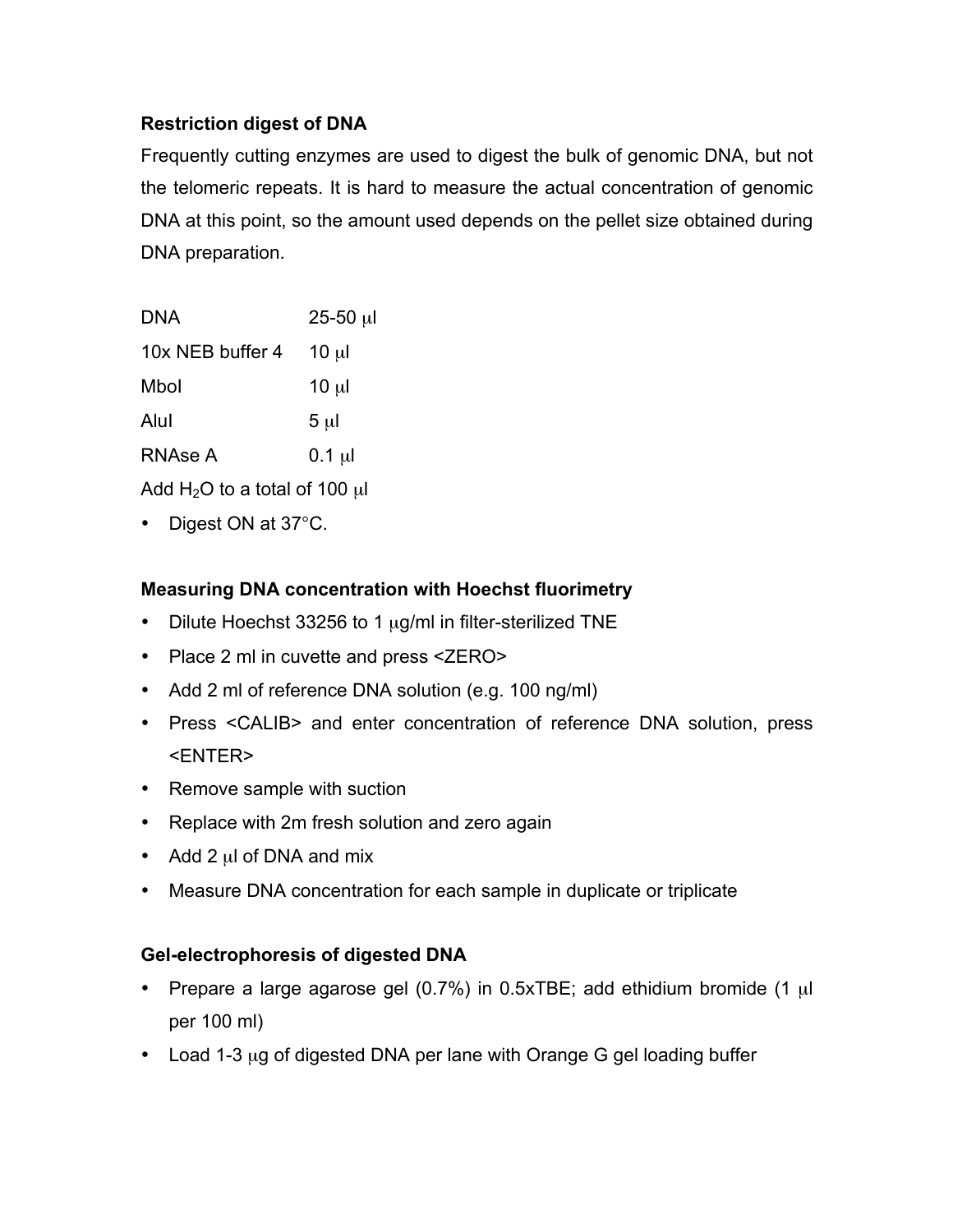- Run gel in 0.5xTBE; run initially at 100 volts for a couple of minutes until all loading dye has entered the gel, then switch to 38 volts
- Run ON  $($   $\sim$  15 h)
- Take picture of gel under UV to check if all DNA has been properly digested
- Dry gel on gel dryer for 2.5 h; 51°C (use 2 sheets of 3M paper below gel and cover with cling film)

# **Southern blotting with telomeric probe**

- After drying, carefully rinse gel in DI water to float it off the 3M paper
- Denature: gently shake for 30 min in Denaturing solution
- Neutralize: gently shake in Neutralizing Solution, 2 times 15 min
- Rinse gel with DI water
- Pre-hybridize in hybridization bag in Church buffer for at least 1 h at 50°C
- Remove Church buffer from pre-hybridization and add fresh Church buffer (I usually use a volume of 25 ml) with labeled telomeric probe (see below)
- Hybridize ON at 50°C
- Remove probe and add to liquid radioactive waste
- Wash gel 3 times for 30 min in 4xSSC at 50°C. Add the first wash to liquid radioactive waste
- Wash once in 4xSSC with 0.1% SDS at 50°C for 15 min
- Dry gel carefully with paper towels and seal in hybridization bag or wrap in cling film
- Expose ON on phosphoscreen
- Scan if signal is too weak, re-expose for longer period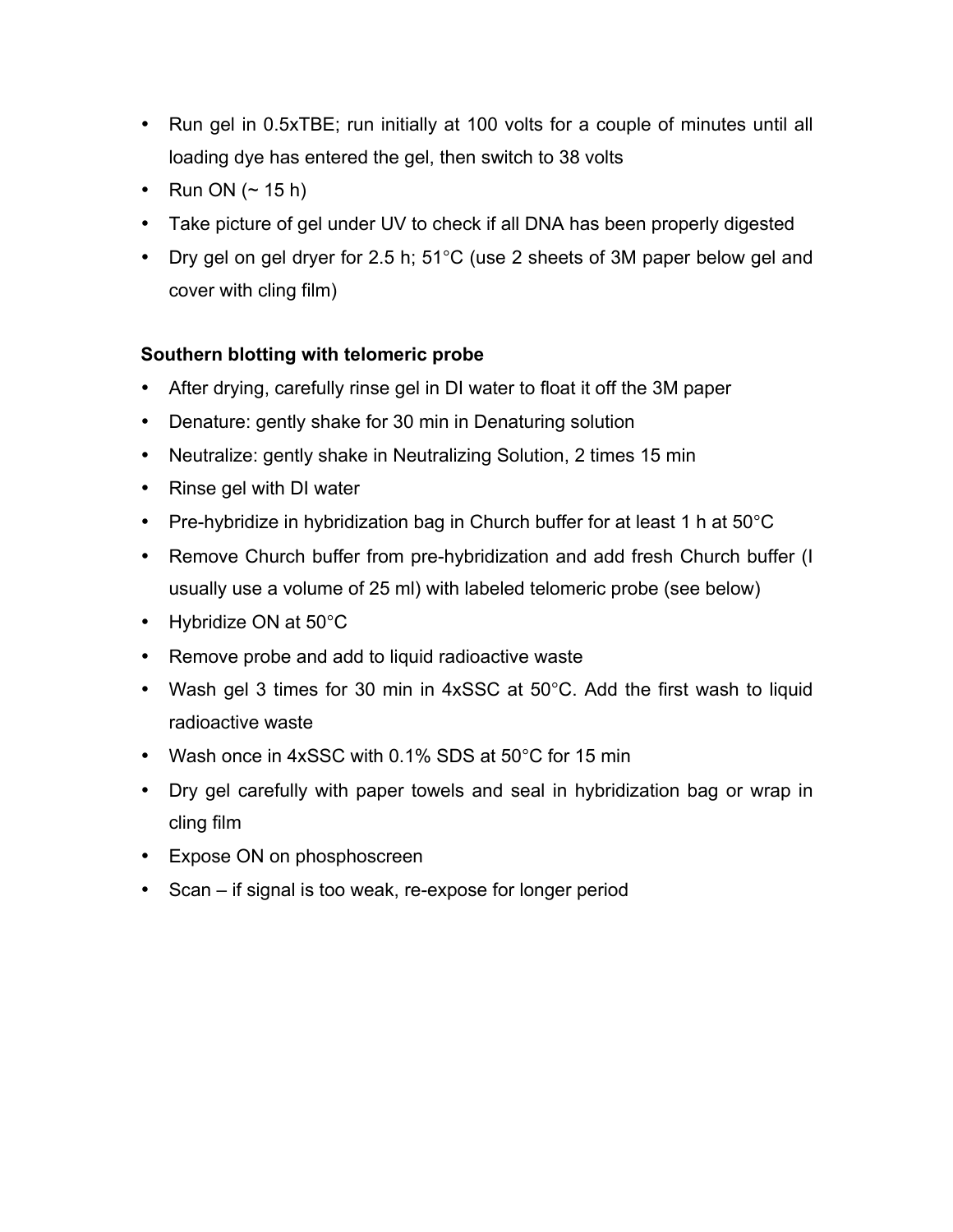## **Preparation of** γ**32P-labeled telomeric probe for Southern blotting**

*The telomeric oligo probe (TTAGGG)4 is end-labeled with* γ*32P-ATP using T4 Polynucleotide Kinase (PNK) from NEB.*

- Set up labeling reaction:  $1 \mu$ l (TTAGGG)<sub>4</sub> oligo (20 pmol total) 1 µl 10x PNK buffer 1 µl PNK  $2\mu$ I H<sub>2</sub>O 5 µl γ32P-ATP
- Incubate at 37°C for 1-2 h
- Cleanup of the probe is done using Micro Bio-Spin® Chromatography Columns from BIORAD according to the manufacturer's protocol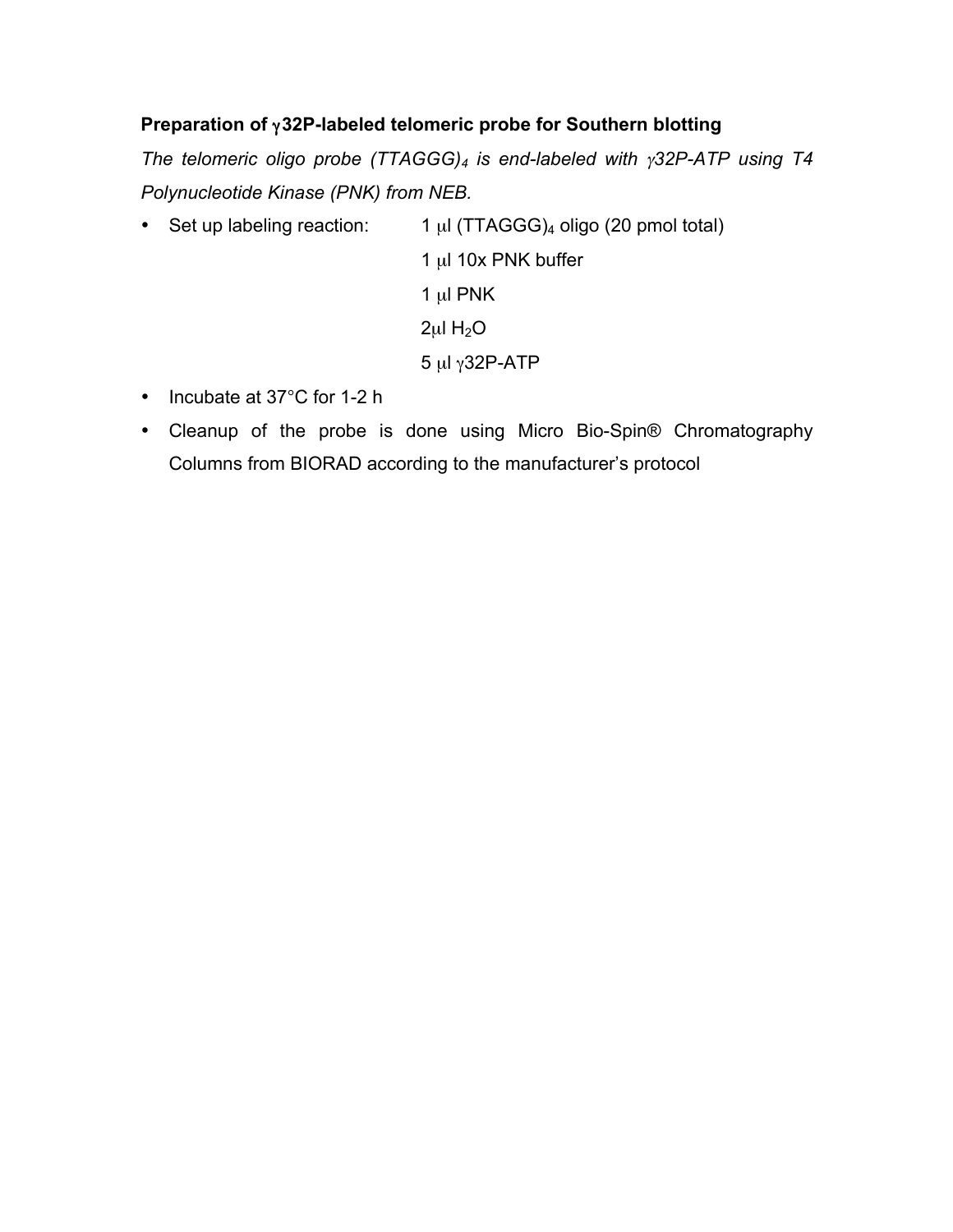### **Buffers and solutions**

#### • **DNA extraction buffer**

100 mM Tris HCl (pH 8.5) 100 mM NaCl 50 mM EDTA 1% SDS 1% ß-mercaptoethanol 100 µg/ml Proteinase K**.**

#### • **TNE**

10 mM Tris pH 7.4 100 mM NaCl 10 mM EDTA

#### • **TENS/protK**

- 10 mM Tris pH 7.4 10 mM EDTA 100 mM NaCl 1% SDS 100 µg/ml proteinase K (prepare fresh)
- **5xTBE (1 liter)**

54.5 g Tris base 4.65 g Na<sub>2</sub>EDTA 27.52 g Boric acid

## • **Orange G gel loading buffer 6x**

50% glycerol 0.5% Orange G